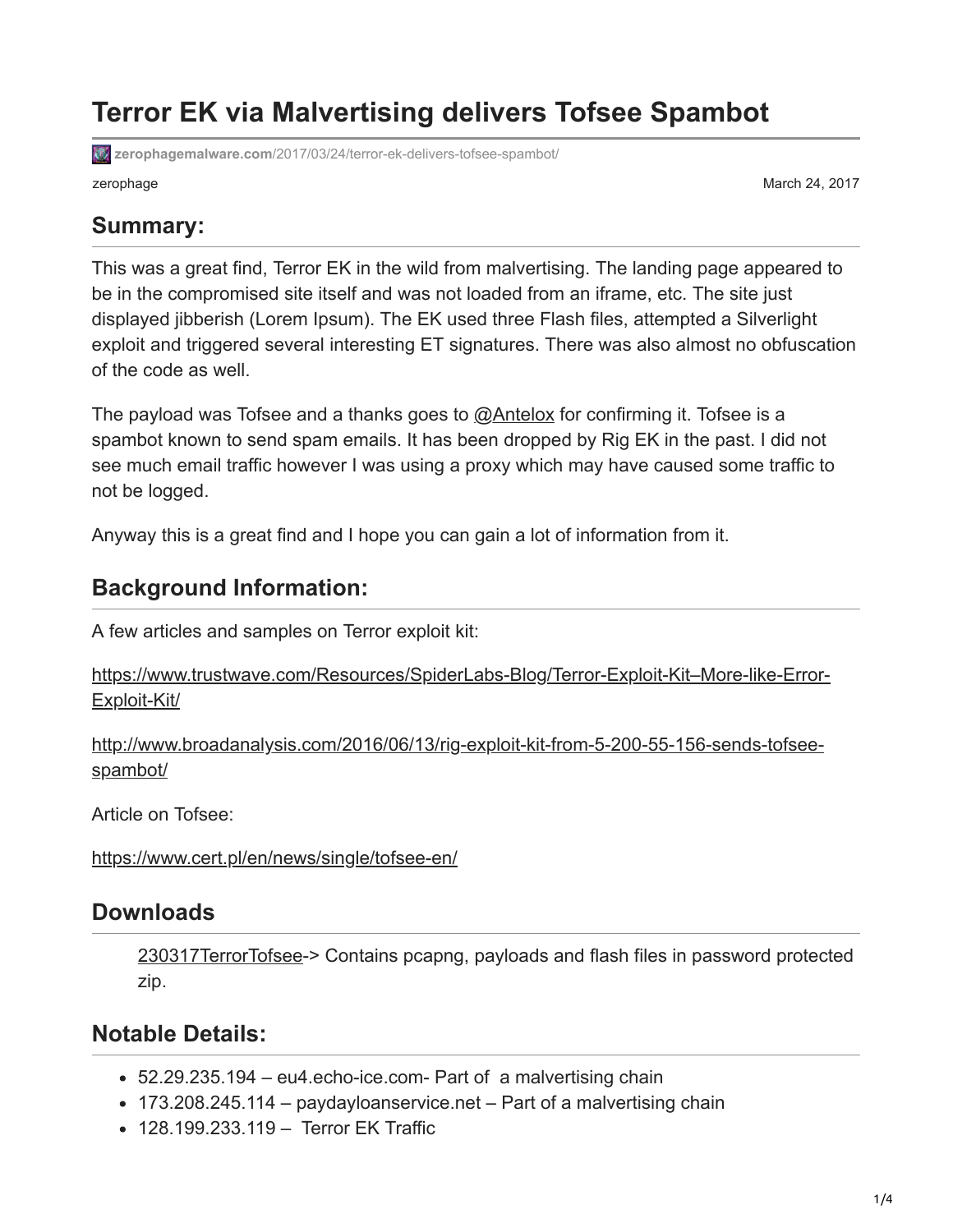- 103.48.6.14– Tofsee Post Infection
- 111.121.193.242 Tofsee Post Infection
- Payload was Tofsee Spambot (rad6AC11.tmp.exe created kxuepssx.exe)

### **Details of infection chain:**

(click to enlarge!)



Terror EK via malvertising drops Tofsee spambot. I have added the IP addresses in here manually. The PCAP uses a proxy IP.

## **Full Details:**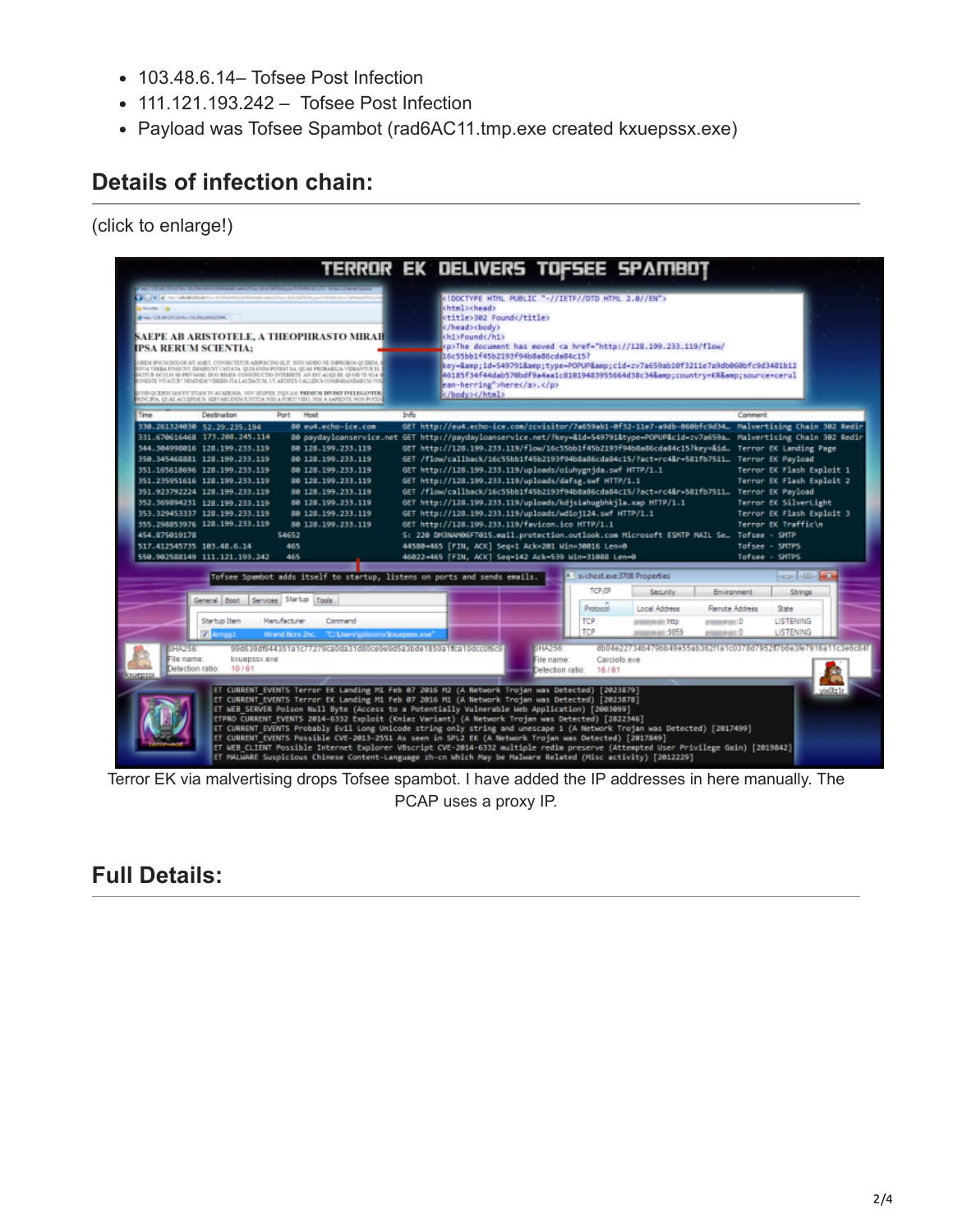The malvertising chain let to a website that contained jibberish but also hosted the

entire landing page with little to no attempt to obfuscate it. Below is a snippet:<br>«P>cur, nist quod turpts oratio est? philosophi auten in suis lectulis plerunque moriuntur. Nam quibus rebus efficiuntur voluptates, ex<br>non INTELLEGUNT QUID EPICURUS DICAT, EGO NON INTELLEGO? </P>

| <dl></dl>                                                                                                         |  |
|-------------------------------------------------------------------------------------------------------------------|--|
| <dt><dfn>SI LONGUS, LEVIS.</dfn></dt>                                                                             |  |
| <dd>MIHI, INQUAM, QUI TE ID IPSUM ROGAVI?</dd>                                                                    |  |
| <dt><dfn>MAGNA LAUS.</dfn></dt>                                                                                   |  |
| <dd>VERBA TU FINGAS ET EA DICAS, QUAE NON SENTIAS?</dd>                                                           |  |
| <dt><dfn>MEMINI VERO, INQUAM;</dfn></dt>                                                                          |  |
| <dd>ILLE VERO, SI INSIPIENS-QUO CERTE, QUONIAM TYRANNUS -, NUMQUAM BEATUS;</dd>                                   |  |
| $<$ /DL>                                                                                                          |  |
|                                                                                                                   |  |
| <html dir="ltr" lang="en"><head><meta content="text/html;charset=utf-8" http-equiv="content-type"/></head></html> |  |
| <body></body>                                                                                                     |  |
| <script type="text/javascript"></script>                                                                          |  |

- Terror EK uses a variety of exploits and has three different Flash files. The Flash files had not been uploaded to VT before for over a year.
- SHA256: d7919a2c2a03e96200858fe2c8a405af1ae40f0590937f9a1a8b076f1d341c27

| File<br>name:             | dafsg.swf |
|---------------------------|-----------|
| Detection 34/56<br>ratio: |           |

SHA256: 55eea72f4fdf639987fc80789040dc1e98091c4adf8f30aebaba86d15f3aae06

| File<br>name:   | oiuhygnjda.swf |
|-----------------|----------------|
| Detection 27/56 |                |

ratio:

SHA256: 6e16ddfcf4c5f557f0f64ee8a4f16741e79dbe29acb43eccab87329116e88b9e

| File  | wdioj124.swf |
|-------|--------------|
| name: |              |

Detection 21/56 ratio: